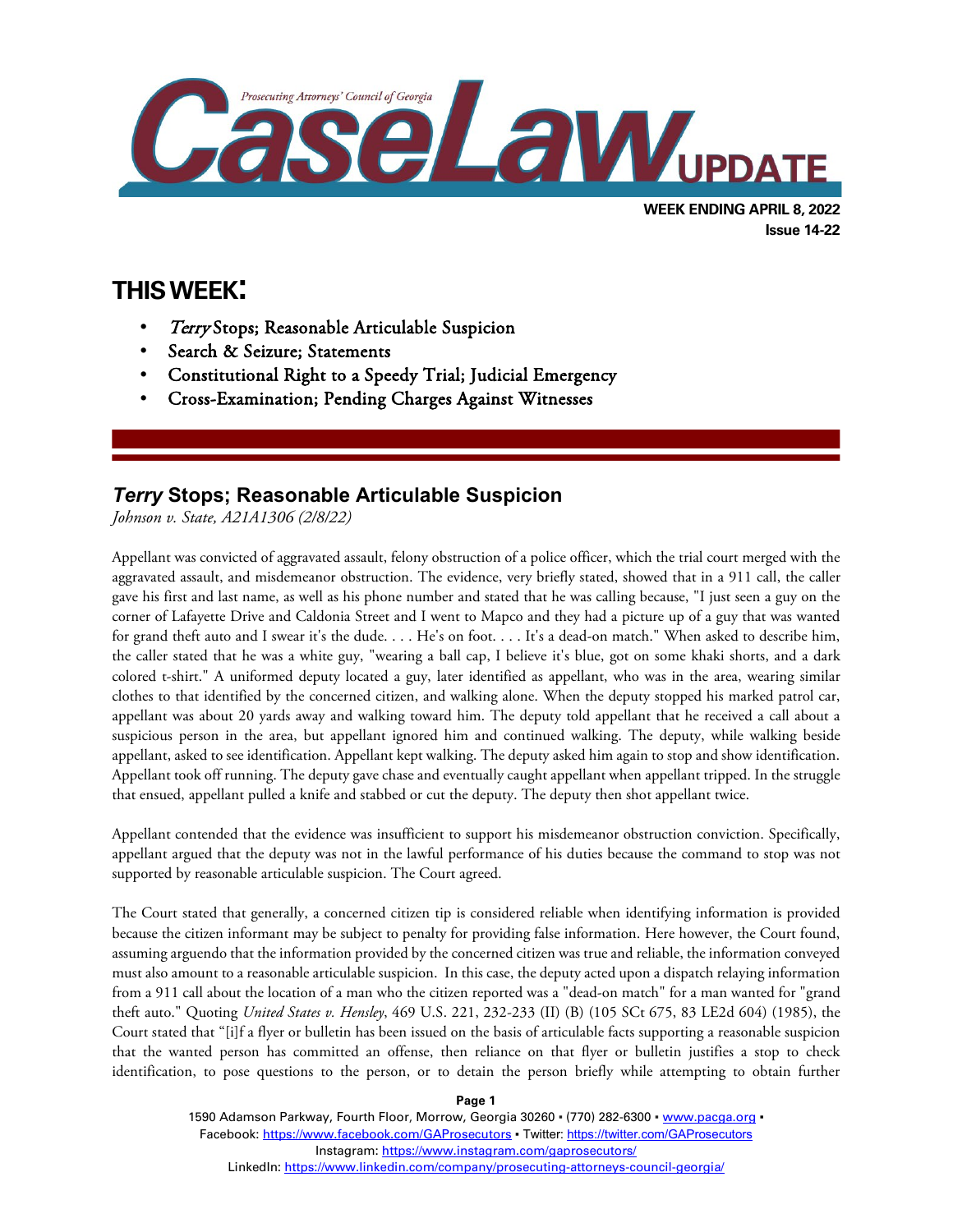

information. If the flyer has been issued in the absence of a reasonable suspicion, then a stop in the objective reliance upon it violates the Fourth Amendment. . . . It is the objective reading of the flyer or bulletin that determines whether other police officers can defensibly act in reliance on it." (Citations omitted)

And here, the Court found, the State presented no evidence of the wanted flyer, much less evidence showing a reasonable, articulable suspicion to believe that appellant had committed a crime involving "grand theft auto." Therefore, the Court determined, the deputy was not acting within the lawful discharge of his duties when he commanded appellant to stop, and consequently, insufficient evidence supported appellant's misdemeanor obstruction conviction.

Appellant then argued that his aggravated assault conviction should also be reversed. The Court disagreed. Appellant's "common-law right to resist an unlawful arrest or detention" extends only to a proportionate use of force necessary to resist the force used to arrest or detain a person. Based on the particular facts and circumstances of this case, the Court concluded that a rational trier of fact could find that appellant's use of a knife to resist arrest was a disproportionate use of force.

## **Search & Seizure; Statements**

*State v. Jennings, A21A1355, A21A1396 (2/8/22)*

Jennings was indicted for first-degree vehicular homicide, hit and run, failure to report an accident, and failure to maintain lane. After the trial court granted in part and denied in part, Jennings's motion to suppress, the State appealed and Jennings cross-appealed. The evidence, briefly stated, showed that a victim was killed in a hit-and-run one night in 2017. Based on their investigation and from a passenger-side mirror found lying on the pavement beside the victim, the police determined there were 17 vehicles in the area that the mirror could have come from, and one such vehicle was a Ford Escape. An investigator went to the residence where the vehicle was registered. It was in a very rural area. The driveway was a good distance from the road and not visible from the road. The house itself was not visible to one beginning to approach up the driveway.

The investigator intended to do a "knock and talk." As the investigator drove up a slight hill to the house, he spotted the back end of a black Ford Escape parked ahead and "sticking out" in an area on the left side of the house. And upon closer approach to this area, by parking his car beyond the front of the house and behind the Ford Escape (so that it would be unable to leave), he noticed the passenger-side mirror was missing. The investigator later referred to the vehicle's location on the driveway as a "parking area" just past the front of the house, "after you pass the front door." Jennings's husband greeted the investigator and told him that Jennings had hit a deer. The investigator asked that Jennings be called and told to come home. When Jennings arrived home, she told the investigator that she thought she hit a deer. Jennings was arrested and the vehicle seized. Two days later, the police secured a warrant for the vehicle.

The State argued that the trial court erred in suppressing the vehicle and other evidence. First, the State contended that the investigator's initial entry onto the curtilage of Jennings's property did not require exigent circumstances because it was not to do a search of the property, but was instead done to conduct a "knock and talk." The Court stated that warrantless searches of the curtilage are "per se unreasonable under the Fourth Amendment—subject only to a few specifically established and well-delineated exceptions." One such exception is a "knock and talk" procedure, in which law enforcement approaches a home or residence to investigate a crime or make inquiries of the occupants. And here, the Court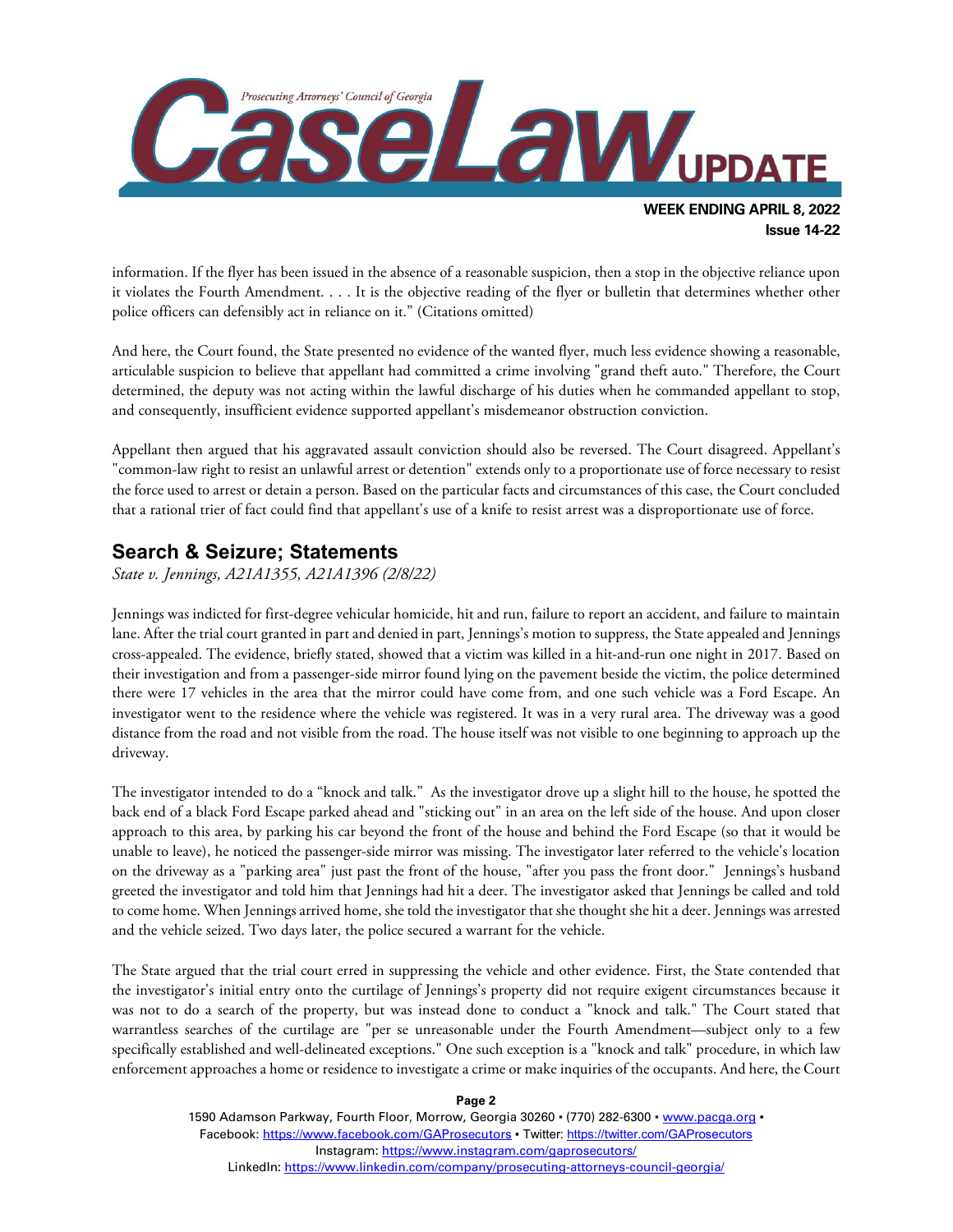

**Issue 14-22**

agreed with the trial court, which found the investigator proceeded beyond the area necessary to conduct a knock and talk by driving further up the driveway and parking directly behind the vehicle. As a result, the Court concluded, the officer began a search of the property without a warrant, consent, or exigent circumstances.

Further, the Court also agreed with the trial court's conclusion that even if the investigator had been in a lawful position from which to view the vehicle after passing the front of the house (and thus the front door), there were no exigent circumstances or consent by which the officer could search the remainder of the curtilage or seize the vehicle without first obtaining a warrant. Indeed, not only must an officer be lawfully located in a place from which the object can be plainly seen, he or she must also have a lawful right of access to the object itself. This is true even when items of contraband are visible within an officer's plain view. And an officer gains lawful access to an item in plain view by obtaining a search warrant, obtaining consent to search, or the existence of exigent circumstances. And here, the officers did not do so.

In her cross-appeal, Jennings argued the trial court erred by failing to exclude her statements on the basis that they were made while she was in custody without having been read her *Miranda* rights. The Court disagreed. The Court found that the evidence showed that Jennings made her statements while outside on her own property, without threats by law enforcement, while she was not handcuffed, and while she was not otherwise restrained. Thus, the trial court did not err in determining that she was not in custody for purposes of *Miranda*.

## **Constitutional Right to a Speedy Trial; Judicial Emergency**

*Labbee v. State, A22A0246 (2/10/22)*

The Court granted appellant an interlocutory appeal from the trial court's denial of his plea in bar asserted on constitutional speedy trial grounds. Very briefly stated, the record showed that appellant was arrested in March 2015 and indicted on one count of aggravated child molestation and four counts of child molestation based on his alleged sexual abuse of three children. The cases were continued for various reasons from 2016 to 2020. The case was on the February 20, 2020 calendar, but continued because the prosecutor intended to nolle prosequi the case. However, after meeting with the victims, the State decided to continue its prosecution. Then, the Judicial Emergency was declared. On September 28, 2020, while jury trials remained suspended, appellant filed his plea in bar. Following a video conference hearing, the trial court denied the plea and gave appellant a certificate of immediate review.

The Court found that because appellant was arrested in 2015 and still not tried in 2021, the delay was presumptively prejudicial. Therefore, the four-factor test under *Barker-Doggett* was triggered. First, in looking at the length of the delay, the Court found that the trial court did not abuse its discretion by declining to weigh this factor heavily against the State.

As to the reason for the delay, the Court found that the trial court acted within its discretion in weighing some of the delay benignly against the State because there was no evidence of intentional delay. The Court also found that the trial court did not abuse its discretion in finding some of the delay to be weighed moderately against the State. In this regard, some of the delay was caused by the prosecutor's requests for continuances based on his decision (later reversed upon further interviews with the victim and consultation with another prosecutor) to seek entry of a nolle prosequi order. Also, the Court agreed with the trial court that some of the delay was caused equally by both parties. In so finding, the Court disagreed with appellant's argument that the delay caused by the first continuance in September 2016, which was consented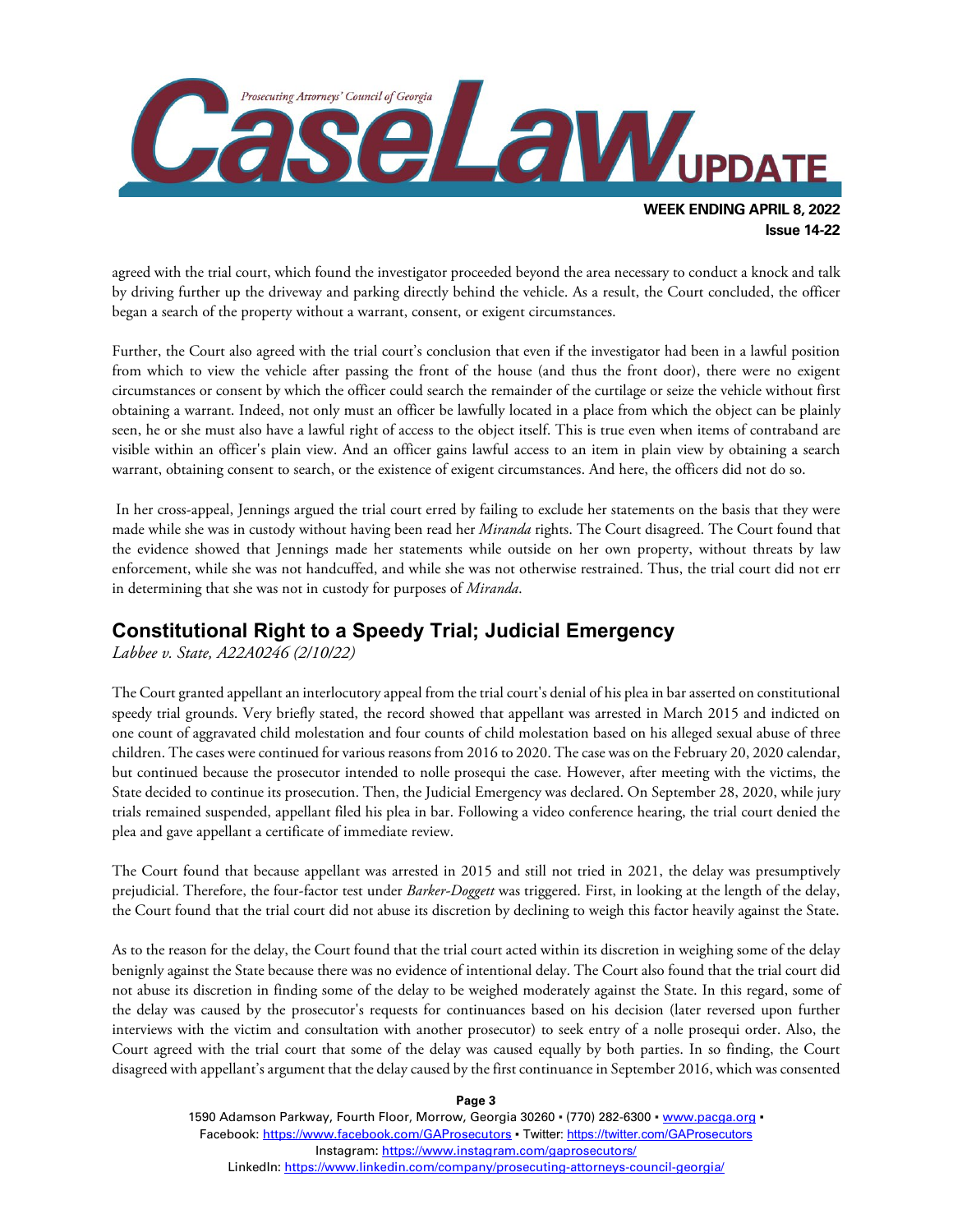

**Issue 14-22**

to by both parties, should have been attributed solely to the State because it was the result of the State's failure to timely serve him with a large volume of discovery, including 15 DVDs and approximately 200 pages of documents. Instead, the Court found that as the trial court accurately pointed out in its order, appellant's demand for discovery requested that the State produce discovery to him at least 10 days before trial, and the State produced the discovery at issue 47 days before the anticipated trial date and "only 27 days after [appellant] opted into discovery."

Next, the Court looked at the delay caused by the pandemic. The Court agreed with appellant's general assertion that the "State" includes judges and that the duty is on the State to bring the defendant to trial. But, the Court stated, the pandemic is a catastrophic and unique event beyond either party's control and cited as support other federal and sister state court decisions dealing with the pandemic. Furthermore, the Court added, sometimes a portion of the pretrial delay should not be weighed against the State because the delay is justified and appropriate. And here, the Court found, the Chief Justice of the Georgia Supreme Court entered the judicial emergency order and its extensions in response to the pandemic in Georgia and the need for social distancing. And, notably, appellant did not point to any evidence that the Chief Justice could have taken less drastic measures and avoided suspending jury trials as a result of the pandemic; did not point to any evidence that the statewide prohibition on jury trials could have been lifted sooner by the Chief Justice in a manner consistent with public health guidelines; and did not point to any evidence that jury trials could have resumed more quickly in the particular county in which appellant is to be tried. Under these circumstances, the Court found, even if the State can be said to have caused the pandemic-related delay by suspending jury trials, the delay was justified and appropriate.

Nevertheless, the Court disagreed with the trial court's ultimate weighing of the second factor. The Court noted that after properly analyzing the various reasons for the delay, the trial court concluded that 39.6 percent of the reason for the delay weighed equally/neutrally against the State and appellant; 41.2 percent weighed solely against the State; and 19.2 percent weighed solely against appellant. The trial court then concluded that "[t]he second factor weighs against both the [S]tate and [appellant] and [appellant] is assigned sole and shared responsibility totaling at least 59% of the total delay." But, the Court stated, when both parties bear equal responsibility for a portion of the delay or the reason for the delay is otherwise neutral, that specific portion of the delay should not be weighed for or against either side. Thus, under the trial court's allocation of responsibility for the delay, 39.6 percent of the delay should not have been weighed for or against either party. When the State bears sole responsibility for some portion of the delay and the defendant bears sole responsibility for other portions, the second factor should be weighed against the party responsible for the greater portion of the delay. Accordingly, because under the trial court's analysis the State was solely responsible for a greater percentage of the delay than appellant (41.2 percent versus 19.2 percent), the Court concluded that the reason for the delay should have been weighed against the State, and the trial court erred in concluding otherwise.

As to the third factor, the assertion of the right, the trial court found that appellant did not assert his constitutional right to a speedy trial until he filed his plea in bar on September 28, 2020, which was approximately 5 years, 6 months after his arrest. Given the length of the delay, the Court found that the trial court acted within its discretion in weighing the third factor heavily against appellant. In so finding, the Court rejected appellant's contention that he asserted his constitutional right to a speedy trial in his June 2016 motion entitled "Defendant's Waiver of Formal Arraignment, Entry of 'Not Guilty' Plea and Demand for Jury Trial." The Court noted that the title and text of appellant's June 2016 motion expressly demanded a trial by jury but made no explicit reference to a speedy trial. Thus, the trial court properly found that appellant

> 1590 Adamson Parkway, Fourth Floor, Morrow, Georgia 30260 · (770) 282-6300 · [www.pacga.org](http://www.pacga.org/) · Facebook:<https://www.facebook.com/GAProsecutors> . Twitter[: https://twitter.com/GAProsecutors](https://twitter.com/GAProsecutors) Instagram[: https://www.instagram.com/gaprosecutors/](https://www.instagram.com/gaprosecutors/) LinkedIn:<https://www.linkedin.com/company/prosecuting-attorneys-council-georgia/>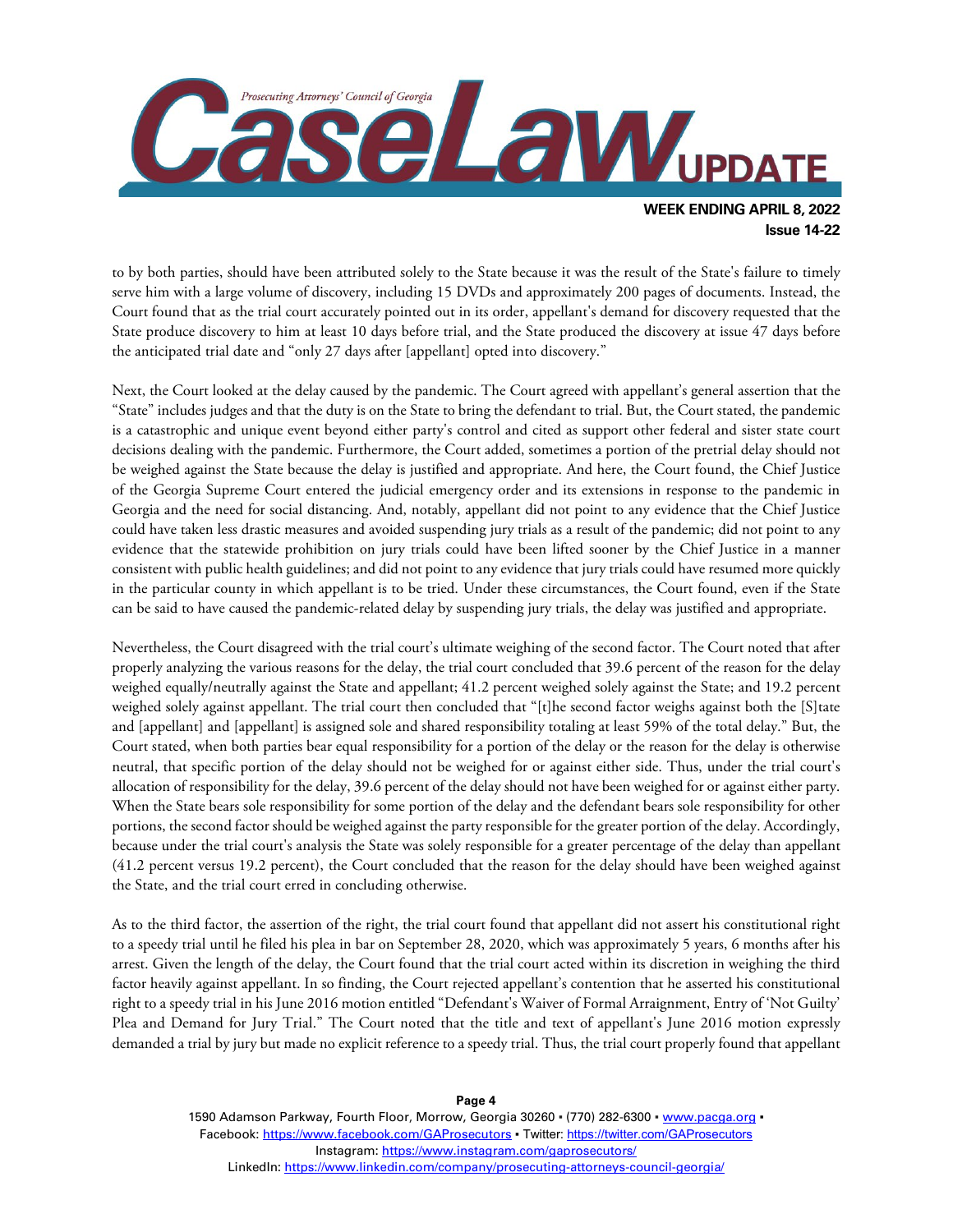

did not sufficiently invoke his constitutional speedy trial right for purposes of the third *Barker-Doggett* factor until he filed his plea in bar on September 28, 2020.

As to prejudice, the fourth *Barker-Doggett* factor, the trial court concluded that it would presume prejudice from the length of the pretrial delay. The trial court also considered the three specific forms of prejudice, finding that there was no evidence of oppressive pretrial incarceration, no evidence that appellant had suffered undue anxiety or concern caused by the pretrial delay, and no evidence that appellant's defense had suffered any actual impairment resulting from the delay in the proceedings. After reviewing the record, the Court found that the trial court did not abuse its discretion as to this factor.

In balancing the four factors, the Court found that the trial court correctly analyzed the first, third, and fourth *Barker-Doggett* factors. As to the second *Barker-Doggett* factor, the trial court properly analyzed the various reasons for the delay, but ultimately erred in failing to weigh that factor against the State. However, even if the trial court significantly misapplies the law or clearly errs in a material factual finding, the trial court's exercise of discretion can be affirmed if the appellate court can conclude that, had the trial court used the correct facts and legal analysis, it would have had no discretion to reach a different judgment. And here, the Court found, if the trial court had properly weighed the second factor against the State (albeit not heavily, given that there was no deliberate effort by the State to delay the case), the trial court still would have been compelled to deny appellant's plea in bar, given his long delay in asserting his constitutional right to a speedy trial and his failure to demonstrate any actual prejudice. Therefore, the Court affirmed the trial court's exercise of its discretion in denying appellant's plea in bar on constitutional speedy trial grounds.

## **Cross-Examination; Pending Charges Against Witnesses**

*Poole v. State, A21A1200 (2/11/22)*

Appellant was convicted of aggravated assault and possession of a firearm by a convicted felon. The evidence showed that appellant shot a man in the head after the man intervened in a fight between appellant and appellant's girlfriend outside of a restaurant. A witness who had been at the restaurant with appellant and appellant's girlfriend identified appellant as the shooter. When the officers went to the apartment of the boyfriend of the witness, they found her, her boyfriend, drugs and guns.

Appellant contended that the trial court erred by limiting his cross-examination of the witness regarding criminal charges pending against her at the time of trial. The Court disagreed.

The Court stated that a criminal defendant has wide latitude to cross-examine and impeach a witness concerning pending criminal charges to show the witness's motivation in testifying, such as bias, partiality, or an agreement between the government and the witness. The extent of such cross-examination is within the sound discretion of the trial court. It may exercise a reasonable judgment in determining when the subject is exhausted. The trial court abuses its discretion and commits error when it cuts off all inquiry on a subject on which the defense is entitled to reasonable cross-examination. However, trial courts retain wide latitude insofar as the Confrontation Clause is concerned to impose reasonable limits on such cross-examination based on concerns about, among other things, harassment, prejudice, confusion of the issues, the witness's safety, or interrogation that is repetitive or only marginally relevant.